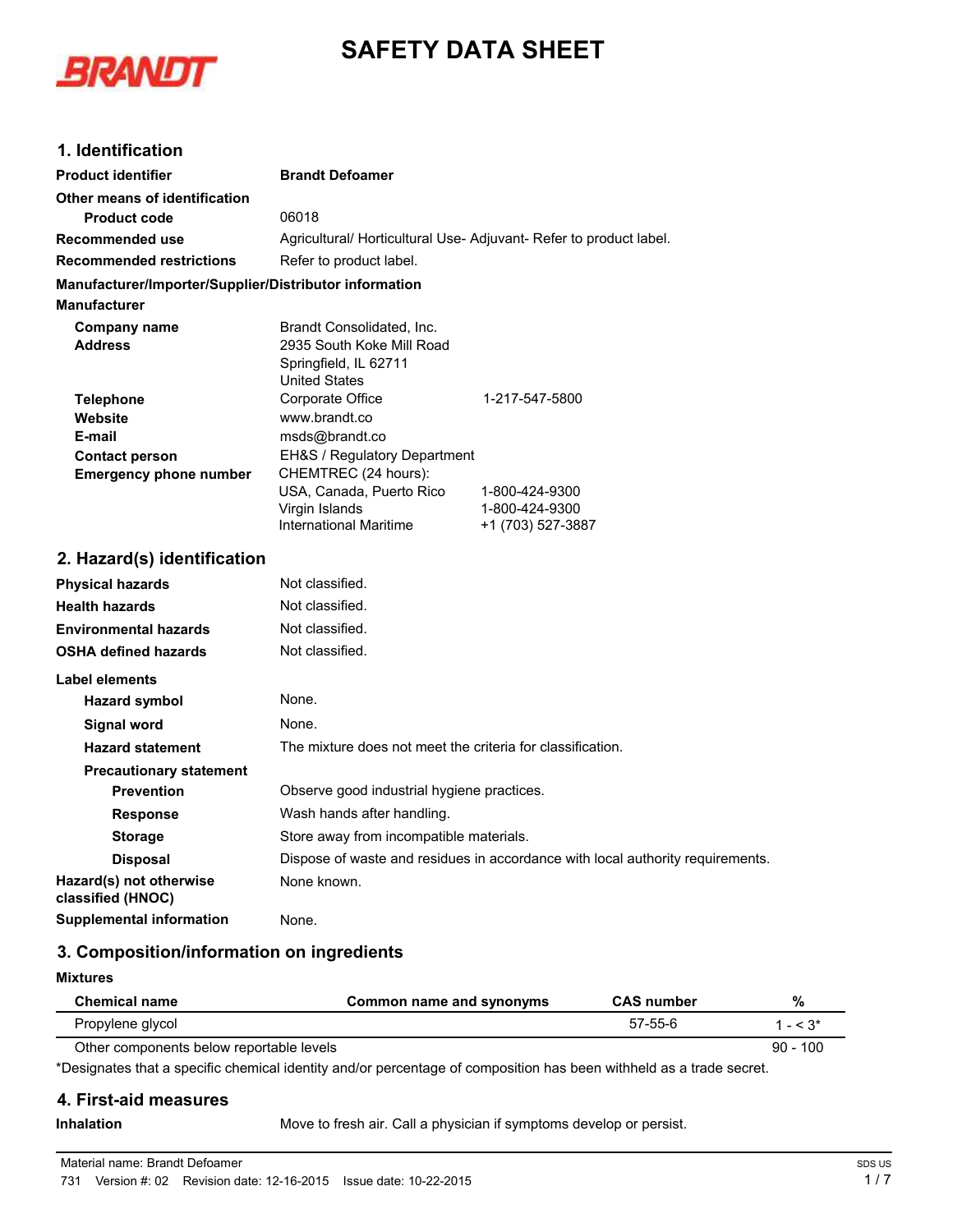| <b>Skin contact</b>                                                          | Wash off with soap and water. Get medical attention if irritation develops and persists.                            |  |  |
|------------------------------------------------------------------------------|---------------------------------------------------------------------------------------------------------------------|--|--|
| Eye contact                                                                  | Rinse with water. Get medical attention if irritation develops and persists.                                        |  |  |
| Ingestion                                                                    | Rinse mouth. Get medical attention if symptoms occur.                                                               |  |  |
| <b>Most important</b><br>symptoms/effects, acute and<br>delayed              | Direct contact with eyes may cause temporary irritation.                                                            |  |  |
| Indication of immediate<br>medical attention and special<br>treatment needed | Treat symptomatically.                                                                                              |  |  |
| <b>General information</b>                                                   | Ensure that medical personnel are aware of the material(s) involved, and take precautions to<br>protect themselves. |  |  |
| 5. Fire-fighting measures                                                    |                                                                                                                     |  |  |
| Suitable extinguishing media                                                 | Water fog. Foam. Dry chemical powder. Carbon dioxide (CO2).                                                         |  |  |
| Unsuitable extinguishing                                                     | Do not use water jet as an extinguisher, as this will spread the fire.                                              |  |  |

During fire, gases hazardous to health may be formed.

**Specific methods** Use standard firefighting procedures and consider the hazards of other involved materials.

Move containers from fire area if you can do so without risk.

| 6. Accidental release measures                                            |                                                                                                                                                                                                                                                                                                                                                                                |  |  |
|---------------------------------------------------------------------------|--------------------------------------------------------------------------------------------------------------------------------------------------------------------------------------------------------------------------------------------------------------------------------------------------------------------------------------------------------------------------------|--|--|
| Personal precautions,<br>protective equipment and<br>emergency procedures | Keep unnecessary personnel away. Keep people away from and upwind of spill/leak. Keep out of<br>low areas. Do not touch damaged containers or spilled material unless wearing appropriate<br>protective clothing. For personal protection, see section 8 of the SDS.                                                                                                           |  |  |
| <b>Methods and materials for</b><br>containment and cleaning up           | The product is immiscible with water and will spread on the water surface.<br>Large Spills: Stop the flow of material, if this is without risk. Dike the spilled material, where this is<br>possible. Cover with plastic sheet to prevent spreading. Absorb in vermiculite, dry sand or earth<br>and place into containers. Following product recovery, flush area with water. |  |  |
|                                                                           | Small Spills: Wipe up with absorbent material (e.g. cloth, fleece). Clean surface thoroughly to<br>remove residual contamination.<br>Never return spills to original containers for re-use. Prevent entry into waterways, sewer,<br>basements or confined areas. For waste disposal, see section 13 of the SDS.                                                                |  |  |
| <b>Environmental precautions</b>                                          | Avoid discharge into drains, water courses or onto the ground.                                                                                                                                                                                                                                                                                                                 |  |  |

# **7. Handling and storage**

**media**

**the chemical**

**Fire-fighting**

**Specific hazards arising from**

**Special protective equipment and precautions for firefighters**

**equipment/instructions**

**Precautions for safe handling** Avoid prolonged exposure. Observe good industrial hygiene practices. **Conditions for safe storage, including any incompatibilities** Store in original tightly closed container. Store away from incompatible materials (see Section 10 of the SDS).

Self-contained breathing apparatus and full protective clothing must be worn in case of fire.

**8. Exposure controls/personal protection**

#### **Occupational exposure limits**

| US. AIHA Workplace Environmental Exposure Level (WEEL) Guides |                                                                                                                                                                                                                                                                                                                                                                                                        |                   |          |
|---------------------------------------------------------------|--------------------------------------------------------------------------------------------------------------------------------------------------------------------------------------------------------------------------------------------------------------------------------------------------------------------------------------------------------------------------------------------------------|-------------------|----------|
| <b>Components</b>                                             | Type                                                                                                                                                                                                                                                                                                                                                                                                   | Value             | Form     |
| Propylene glycol (CAS<br>$57-55-6$                            | TWA                                                                                                                                                                                                                                                                                                                                                                                                    | $10 \text{ mg/m}$ | Aerosol. |
| <b>Biological limit values</b>                                | No biological exposure limits noted for the ingredient(s).                                                                                                                                                                                                                                                                                                                                             |                   |          |
| Appropriate engineering<br>controls                           | Good general ventilation (typically 10 air changes per hour) should be used. Ventilation rates<br>should be matched to conditions. If applicable, use process enclosures, local exhaust ventilation,<br>or other engineering controls to maintain airborne levels below recommended exposure limits. If<br>exposure limits have not been established, maintain airborne levels to an acceptable level. |                   |          |

#### **Individual protection measures, such as personal protective equipment**

**General fire hazards** No unusual fire or explosion hazards noted.

**Eye/face protection** Wear safety glasses with side shields (or goggles).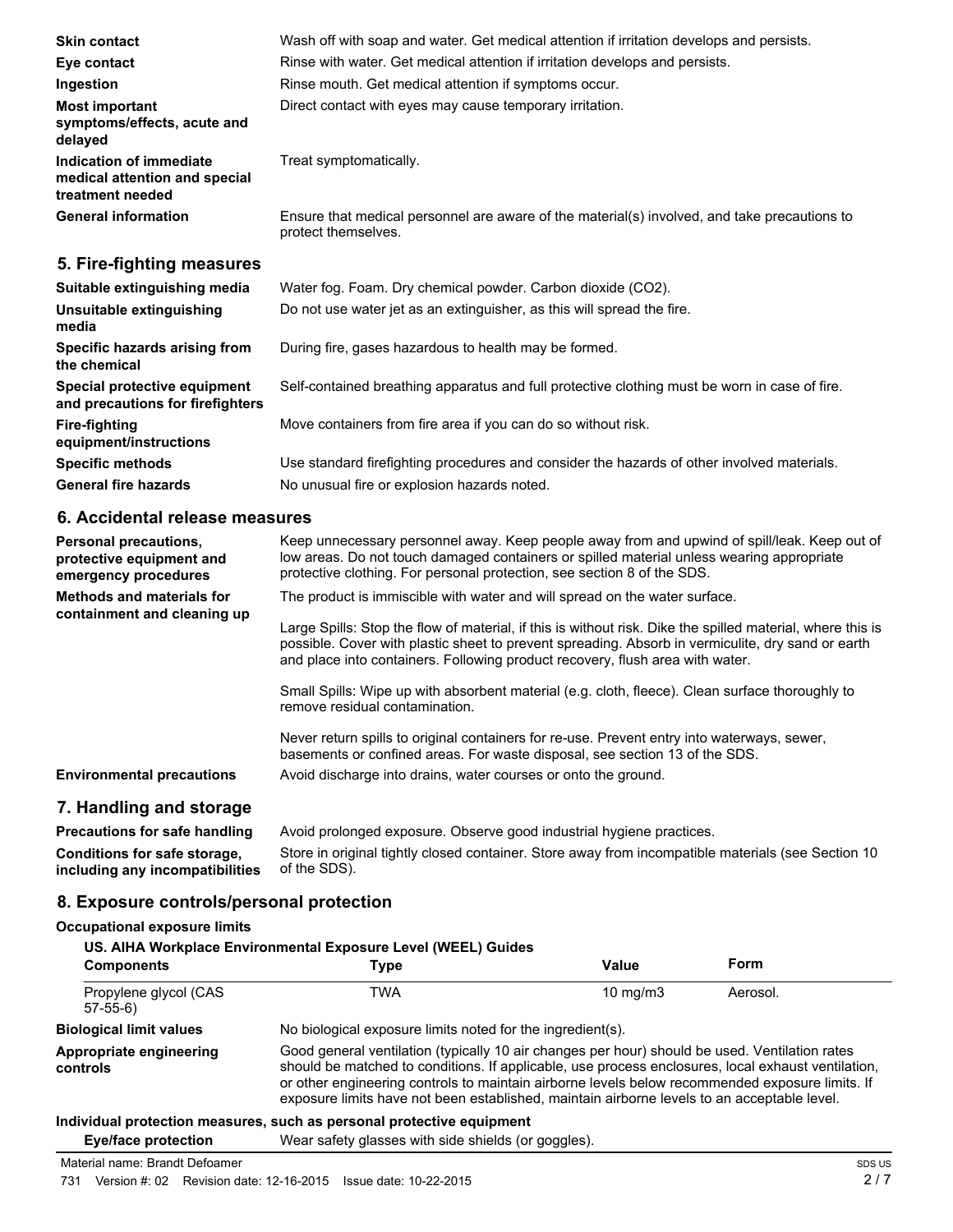| <b>Skin protection</b><br><b>Hand protection</b> | Wear appropriate chemical resistant gloves.                                                                                                                                                                                 |
|--------------------------------------------------|-----------------------------------------------------------------------------------------------------------------------------------------------------------------------------------------------------------------------------|
| Other                                            | Wear suitable protective clothing.                                                                                                                                                                                          |
| <b>Respiratory protection</b>                    | In case of insufficient ventilation, wear suitable respiratory equipment. Respiratory protection not<br>required.                                                                                                           |
| <b>Thermal hazards</b>                           | Wear appropriate thermal protective clothing, when necessary.                                                                                                                                                               |
| <b>General hygiene</b><br>considerations         | Always observe good personal hygiene measures, such as washing after handling the material<br>and before eating, drinking, and/or smoking. Routinely wash work clothing and protective<br>equipment to remove contaminants. |

# **9. Physical and chemical properties**

| Appearance                                        | Liquid.                                           |
|---------------------------------------------------|---------------------------------------------------|
| <b>Physical state</b>                             | Liquid.                                           |
| <b>Form</b>                                       | Liquid.                                           |
| Color                                             | Clear. to Milky. White                            |
| Odor                                              | Mild.                                             |
| Odor threshold                                    | Not available.                                    |
| рH                                                | 4.3                                               |
| Salt-Out / Crystallization Temp                   | Not available.                                    |
| Melting point/freezing point                      | Not available.                                    |
| Initial boiling point and boiling<br>range        | $> 212$ °F ( $> 100$ °C)                          |
| <b>Flash point</b>                                | > 212.0 °F (> 100.0 °C) Pensky-Martens Closed Cup |
| <b>Evaporation rate</b>                           | < 1                                               |
| <b>Flammability (solid, gas)</b>                  | Not available.                                    |
| Upper/lower flammability or explosive limits      |                                                   |
| <b>Flammability limit - lower</b><br>(%)          | Not available.                                    |
| <b>Flammability limit - upper</b><br>(%)          | Not available.                                    |
| Explosive limit - lower (%)                       | Not available.                                    |
| Explosive limit - upper (%)                       | Not available.                                    |
| Vapor pressure                                    | $<$ 1 at 37.8 C                                   |
| <b>Vapor density</b>                              | Not available.                                    |
| <b>Relative density</b>                           | 0.99 - 1.02 g/cm3 (typical)                       |
| Solubility(ies)                                   |                                                   |
| <b>Solubility (water)</b>                         | Insoluble to dispersible                          |
| <b>Partition coefficient</b><br>(n-octanol/water) | Not available.                                    |
| <b>Auto-ignition temperature</b>                  | Not available.                                    |
| <b>Decomposition temperature</b>                  | Not available.                                    |
| <b>Viscosity</b>                                  | 910 cP                                            |
| <b>Other information</b>                          |                                                   |
| <b>Flammability class</b>                         | Combustible IIIB estimated                        |
| <b>Flash point class</b>                          | Non-Flammable                                     |
| <b>Percent volatile</b>                           | 74 - 75 % estimated                               |
| pH in aqueous solution                            | $4 - 7$                                           |
| Pounds per gallon                                 | 8.26 - 8.51 lb/gal (typical)                      |
| 10 Stability and reactivity                       |                                                   |

#### **10. Stability and reactivity**

**Reactivity** The product is stable and non-reactive under normal conditions of use, storage and transport. **Chemical stability** Material is stable under normal conditions.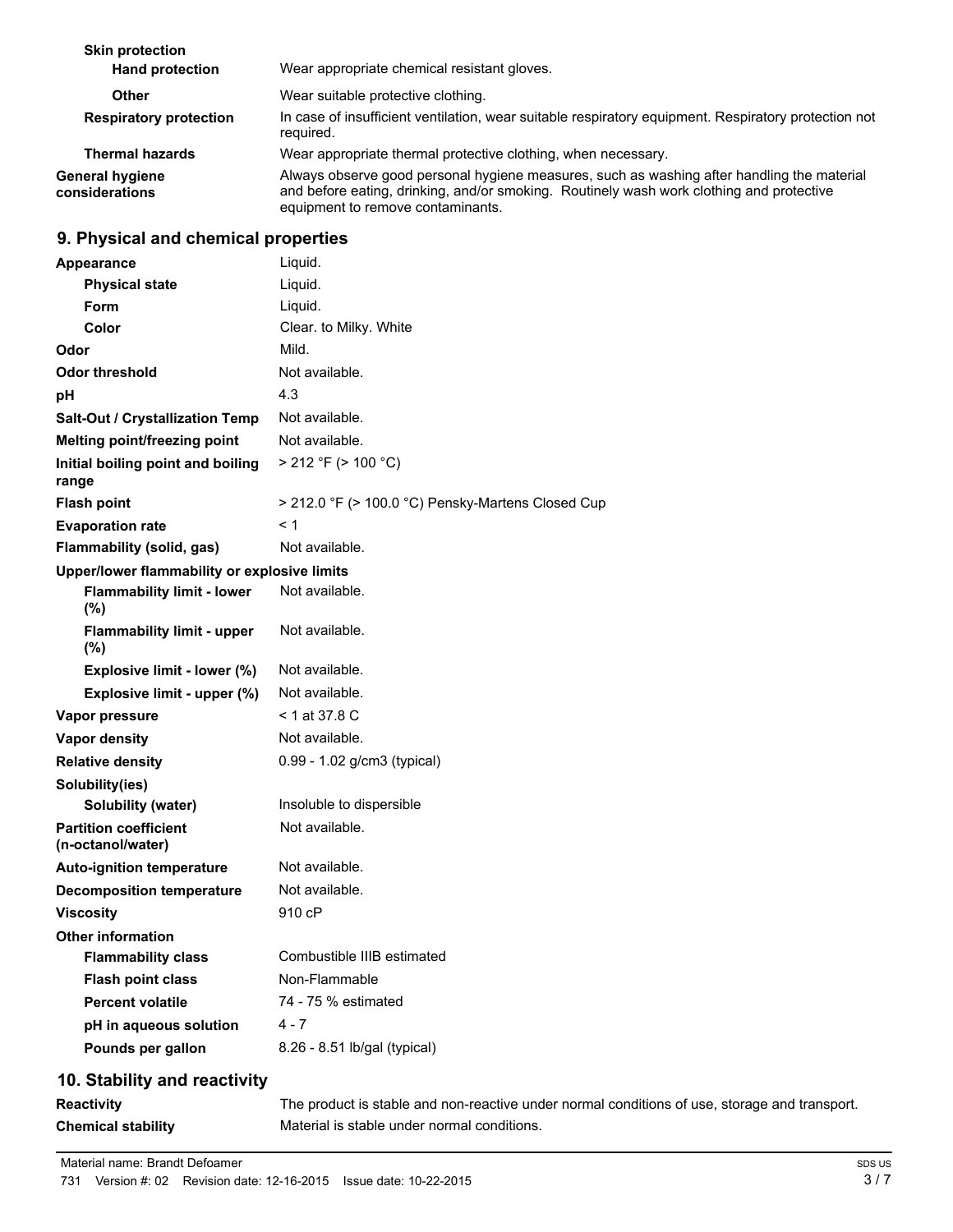| <b>Possibility of hazardous</b><br>reactions | No dangerous reaction known under conditions of normal use. |
|----------------------------------------------|-------------------------------------------------------------|
| <b>Conditions to avoid</b>                   | Contact with incompatible materials.                        |
| Incompatible materials                       | Acids, Bases, Alkalies,                                     |
| <b>Hazardous decomposition</b><br>products   | Carbon oxides.                                              |

# **11. Toxicological information**

#### **Information on likely routes of exposure**

| Ingestion                                                                          | Expected to be a low ingestion hazard.                   |  |  |
|------------------------------------------------------------------------------------|----------------------------------------------------------|--|--|
| <b>Inhalation</b>                                                                  | Prolonged inhalation may be harmful.                     |  |  |
| <b>Skin contact</b>                                                                | No adverse effects due to skin contact are expected.     |  |  |
| Eye contact                                                                        | Direct contact with eyes may cause temporary irritation. |  |  |
| Symptoms related to the<br>physical, chemical and<br>toxicological characteristics | Direct contact with eyes may cause temporary irritation. |  |  |

#### **Information on toxicological effects**

#### **Acute toxicity**

| <b>Product</b>                       | <b>Species</b><br><b>Test Results</b>                                        |                                                                                          |  |  |
|--------------------------------------|------------------------------------------------------------------------------|------------------------------------------------------------------------------------------|--|--|
| Brandt Defoamer (CAS Mixture)        |                                                                              |                                                                                          |  |  |
| <b>Acute</b>                         |                                                                              |                                                                                          |  |  |
| Oral                                 |                                                                              |                                                                                          |  |  |
| LD50                                 | Dog                                                                          | 1583.3334 g/kg                                                                           |  |  |
|                                      | Guinea pig                                                                   | 1533.3334 g/kg                                                                           |  |  |
|                                      | Mouse                                                                        | 1991.6666 g/kg                                                                           |  |  |
|                                      | Rabbit                                                                       | 1500 g/kg                                                                                |  |  |
|                                      | Rat                                                                          | 578.1563 g/kg                                                                            |  |  |
| Other                                |                                                                              |                                                                                          |  |  |
| LD50                                 | Rat                                                                          | 25401.1563 mg/kg                                                                         |  |  |
| <b>Components</b>                    | <b>Species</b>                                                               | <b>Test Results</b>                                                                      |  |  |
| Propylene glycol (CAS 57-55-6)       |                                                                              |                                                                                          |  |  |
| <b>Acute</b>                         |                                                                              |                                                                                          |  |  |
| Oral                                 |                                                                              |                                                                                          |  |  |
| LD50                                 | Dog                                                                          | 19 g/kg                                                                                  |  |  |
|                                      | Guinea pig                                                                   | 18.4 g/kg                                                                                |  |  |
|                                      | Mouse                                                                        | 23.9 g/kg                                                                                |  |  |
|                                      | Rabbit                                                                       | 18 g/kg                                                                                  |  |  |
|                                      | Rat                                                                          | 30 g/kg                                                                                  |  |  |
| Other                                |                                                                              |                                                                                          |  |  |
| LD50                                 | Mouse                                                                        | 6630 mg/kg                                                                               |  |  |
|                                      | Rat                                                                          | 6423 mg/kg                                                                               |  |  |
|                                      | * Estimates for product may be based on additional component data not shown. |                                                                                          |  |  |
| <b>Skin corrosion/irritation</b>     |                                                                              | Prolonged skin contact may cause temporary irritation.                                   |  |  |
| Serious eye damage/eye<br>irritation |                                                                              | Direct contact with eyes may cause temporary irritation.                                 |  |  |
| Respiratory or skin sensitization    |                                                                              |                                                                                          |  |  |
| <b>Respiratory sensitization</b>     | Not available.                                                               |                                                                                          |  |  |
| <b>Skin sensitization</b>            | This product is not expected to cause skin sensitization.                    |                                                                                          |  |  |
| Germ cell mutagenicity               | mutagenic or genotoxic.                                                      | No data available to indicate product or any components present at greater than 0.1% are |  |  |
| Carcinogenicity                      |                                                                              | This product is not considered to be a carcinogen by IARC, ACGIH, NTP, or OSHA.          |  |  |
|                                      |                                                                              |                                                                                          |  |  |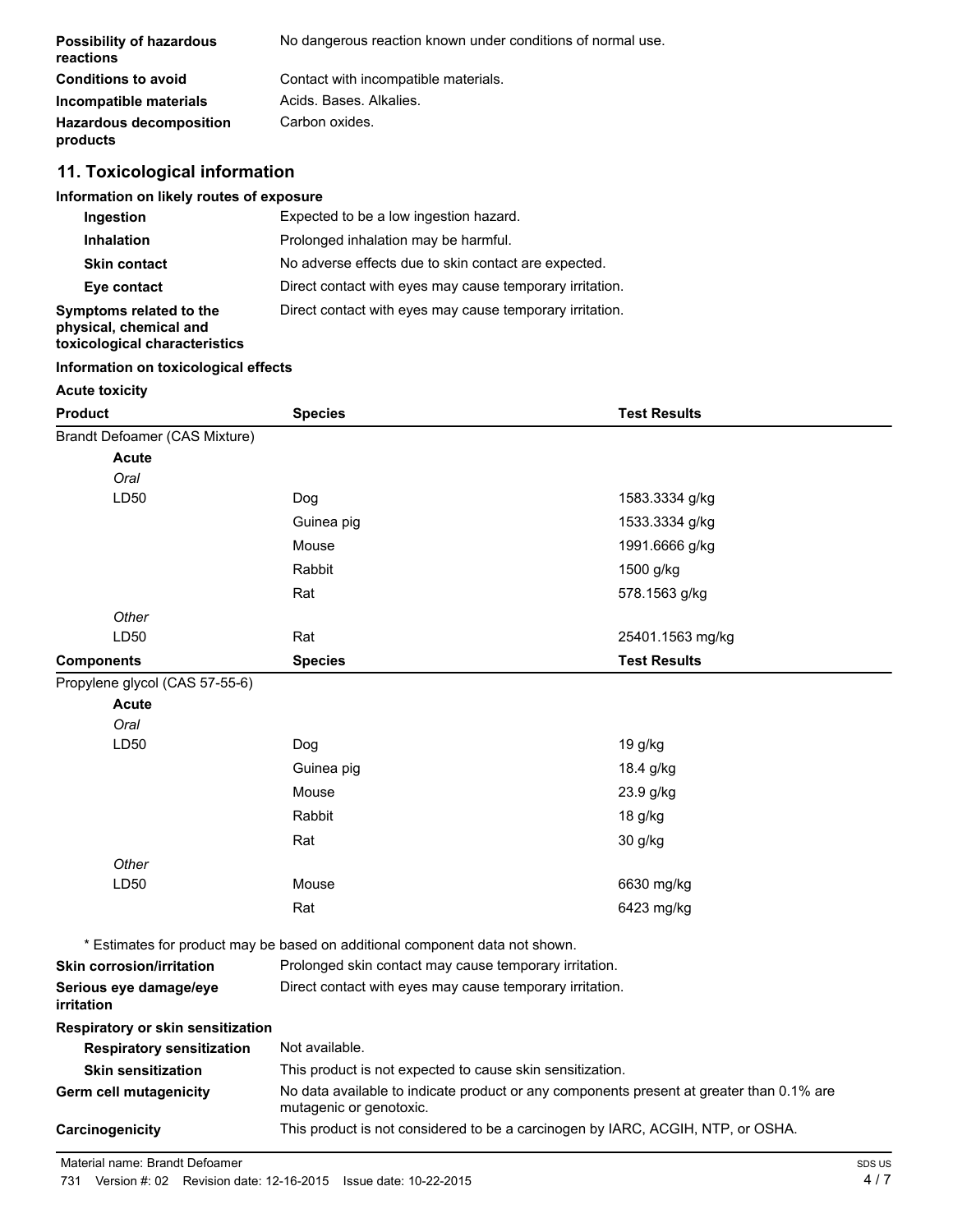|                                                       | OSHA Specifically Regulated Substances (29 CFR 1910.1001-1050)               |
|-------------------------------------------------------|------------------------------------------------------------------------------|
| Not listed.                                           |                                                                              |
| <b>Reproductive toxicity</b>                          | This product is not expected to cause reproductive or developmental effects. |
| Specific target organ toxicity -<br>single exposure   | Not classified.                                                              |
| Specific target organ toxicity -<br>repeated exposure | Not classified.                                                              |
| <b>Aspiration hazard</b>                              | Not available.                                                               |
| <b>Chronic effects</b>                                | Prolonged inhalation may be harmful.                                         |

## **12. Ecological information**

**Ecotoxicity** The product is not classified as environmentally hazardous. However, this does not exclude the possibility that large or frequent spills can have a harmful or damaging effect on the environment.

| <b>Components</b>              |      | <b>Species</b>                                                    | <b>Test Results</b>    |
|--------------------------------|------|-------------------------------------------------------------------|------------------------|
| Propylene glycol (CAS 57-55-6) |      |                                                                   |                        |
| <b>Aquatic</b>                 |      |                                                                   |                        |
| Crustacea                      | EC50 | Water flea (Daphnia magna)                                        | > 10000 mg/l, 48 hours |
| Fish                           | LC50 | Fathead minnow (Pimephales promelas) 29485 - 39339 mg/l, 96 hours |                        |

\* Estimates for product may be based on additional component data not shown.

| Persistence and degradability                     | No data is available on the degradability of this product.                                                                                                                                 |  |
|---------------------------------------------------|--------------------------------------------------------------------------------------------------------------------------------------------------------------------------------------------|--|
| <b>Bioaccumulative potential</b>                  | Not available.                                                                                                                                                                             |  |
| Partition coefficient n-octanol / water (log Kow) |                                                                                                                                                                                            |  |
| Propylene glycol                                  | $-0.92$                                                                                                                                                                                    |  |
| Mobility in soil                                  | No data available.                                                                                                                                                                         |  |
| Other adverse effects                             | No other adverse environmental effects (e.g. ozone depletion, photochemical ozone creation<br>potential, endocrine disruption, global warming potential) are expected from this component. |  |

## **13. Disposal considerations**

| <b>Disposal instructions</b>             | Collect and reclaim or dispose in sealed containers at licensed waste disposal site.                                                                                                                                   |
|------------------------------------------|------------------------------------------------------------------------------------------------------------------------------------------------------------------------------------------------------------------------|
| <b>Local disposal regulations</b>        | Dispose in accordance with all applicable regulations.                                                                                                                                                                 |
| Hazardous waste code                     | The waste code should be assigned in discussion between the user, the producer and the waste<br>disposal company.                                                                                                      |
| Waste from residues / unused<br>products | Dispose of in accordance with local regulations. Empty containers or liners may retain some<br>product residues. This material and its container must be disposed of in a safe manner (see:<br>Disposal instructions). |
| Contaminated packaging                   | Empty containers should be taken to an approved waste handling site for recycling or disposal.<br>Since emptied containers may retain product residue, follow label warnings even after container is<br>emptied.       |

## **14. Transport information**

**DOT**

Not regulated as dangerous goods.

**IATA**

Not regulated as dangerous goods.

**IMDG**

Not regulated as dangerous goods.

## **15. Regulatory information**

**US federal regulations** This product is not known to be a "Hazardous Chemical" as defined by the OSHA Hazard Communication Standard, 29 CFR 1910.1200.

#### **TSCA Section 12(b) Export Notification (40 CFR 707, Subpt. D)**

Not regulated.

**CERCLA Hazardous Substance List (40 CFR 302.4)** Not listed.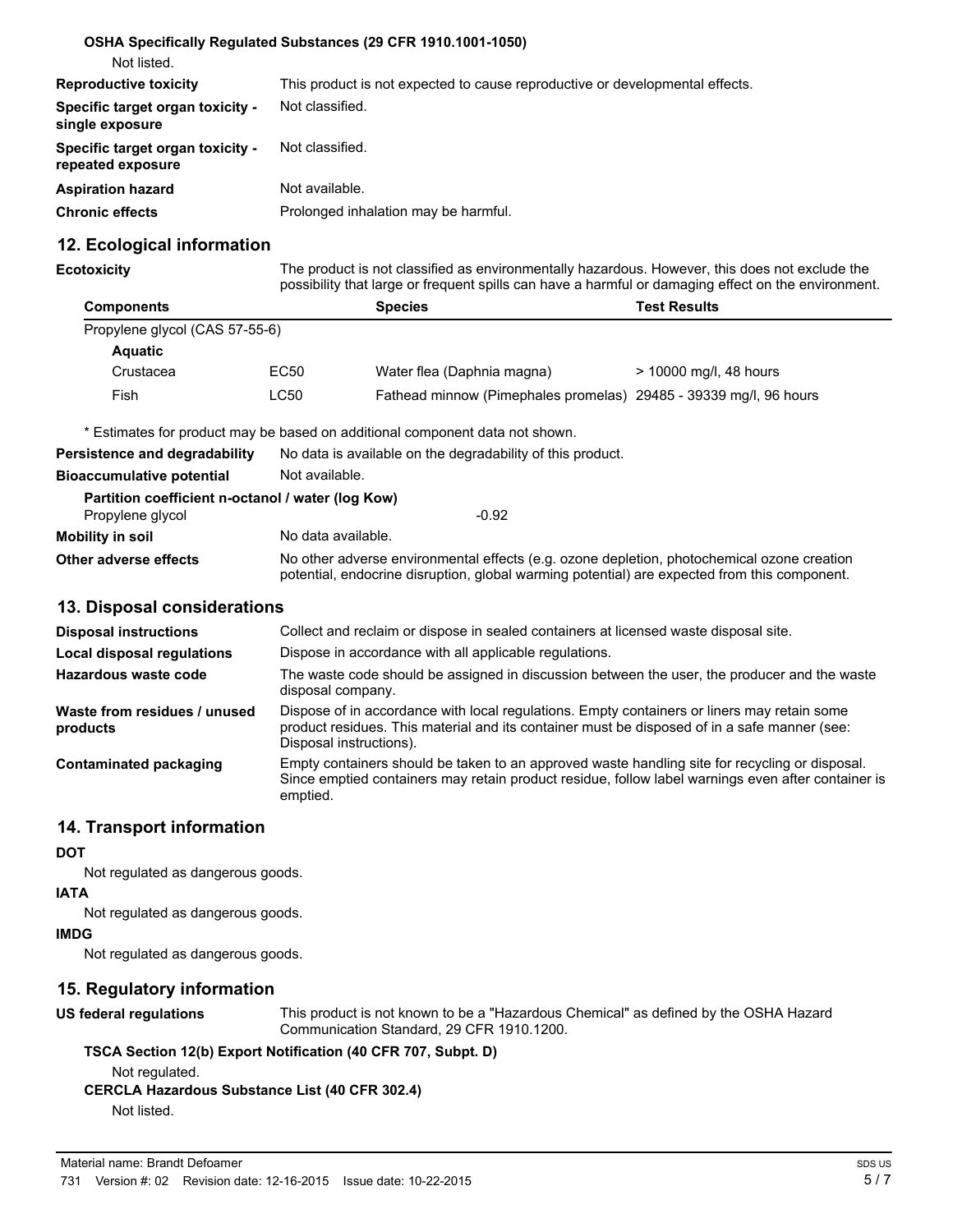## **SARA 304 Emergency release notification** Not regulated. **OSHA Specifically Regulated Substances (29 CFR 1910.1001-1050)** Not listed. **Superfund Amendments and Reauthorization Act of 1986 (SARA) Hazard categories** Immediate Hazard - No Delayed Hazard - No Fire Hazard - No Pressure Hazard - No Reactivity Hazard - No **SARA 302 Extremely hazardous substance** Not listed. **SARA 311/312 Hazardous chemical** No **SARA 313 (TRI reporting)** Not regulated. **Other federal regulations Clean Air Act (CAA) Section 112 Hazardous Air Pollutants (HAPs) List** Not regulated. **Clean Air Act (CAA) Section 112(r) Accidental Release Prevention (40 CFR 68.130)** Not regulated. **Safe Drinking Water Act (SDWA)** Not regulated. **US state regulations US. Massachusetts RTK - Substance List** Not regulated. **US. New Jersey Worker and Community Right-to-Know Act** Propylene glycol (CAS 57-55-6) **US. Pennsylvania Worker and Community Right-to-Know Law** Propylene glycol (CAS 57-55-6) **US. Rhode Island RTK** Not regulated. **US. California Proposition 65** California Safe Drinking Water and Toxic Enforcement Act of 1986 (Proposition 65): This material is not known to contain any chemicals currently listed as carcinogens or reproductive toxins. **International Inventories Country(s) or region Inventory name On inventory (yes/no)\***

| Australia                   | Australian Inventory of Chemical Substances (AICS)                        | Yes |
|-----------------------------|---------------------------------------------------------------------------|-----|
| Canada                      | Domestic Substances List (DSL)                                            | Yes |
| Canada                      | Non-Domestic Substances List (NDSL)                                       | No  |
| China                       | Inventory of Existing Chemical Substances in China (IECSC)                | Yes |
| Europe                      | European Inventory of Existing Commercial Chemical<br>Substances (EINECS) | Yes |
| Europe                      | European List of Notified Chemical Substances (ELINCS)                    | No  |
| Japan                       | Inventory of Existing and New Chemical Substances (ENCS)                  | Yes |
| Korea                       | Existing Chemicals List (ECL)                                             | Yes |
| New Zealand                 | New Zealand Inventory                                                     | Yes |
| Philippines                 | Philippine Inventory of Chemicals and Chemical Substances<br>(PICCS)      | Yes |
| United States & Puerto Rico | Toxic Substances Control Act (TSCA) Inventory                             | Yes |
|                             |                                                                           |     |

\*A "Yes" indicates that all components of this product comply with the inventory requirements administered by the governing country(s) A "No" indicates that one or more components of the product are not listed or exempt from listing on the inventory administered by the governing country(s).

## **16. Other information, including date of preparation or last revision**

**Issue date** 10-22-2015